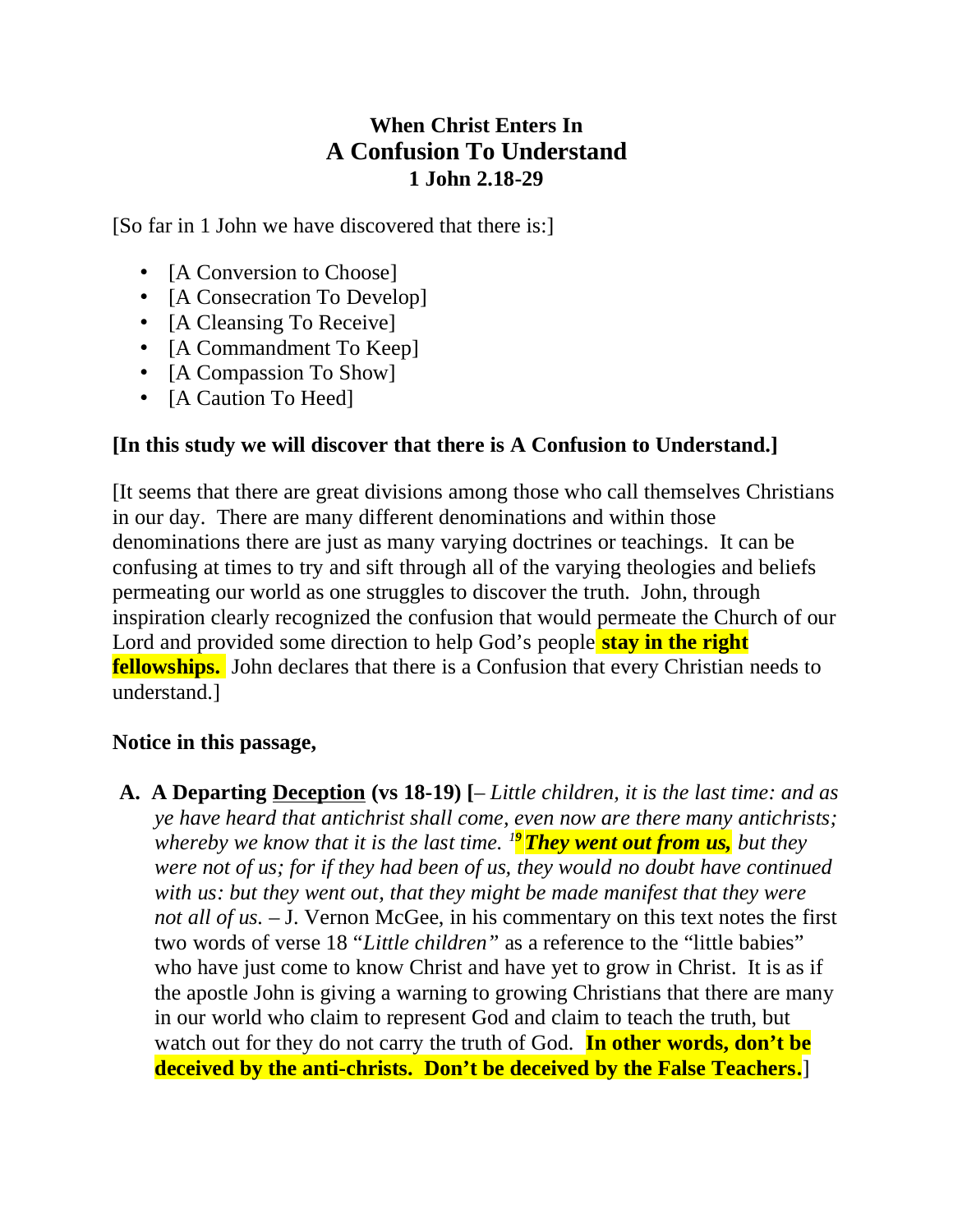**1. There are Many Deceivers (vs 18, 2 Pet 2.3-4; Matt 24.5,11,24; Acts 20.29-30; 1 Tim 4.1; Titus 3.9-11; Matt 18.15-17; Rom 16.17) [-** *Little children, it is the last time: and as ye have heard that antichrist shall come, even now are there many antichrists; whereby we know that it is the last time.* It seems that many Christians are shocked when they realize that there are so many deceivers and deceptions permeating the Church of our Lord. The truth is that God identified deceivers who were in His Church from the very beginning and warned His people to watch out for them and stay away from them.*]*

**[Peter wrote,]**

*[2 Peter 3:3-4 Knowing this first, that there shall come in the last days scoffers, walking after their own lusts, <sup>4</sup>And saying, Where is the promise of his coming? for*

**Evidences Of Life A Confusion To Understand 1 John 2.18-29**

**A. A Departing Deception** 1. There are MANY Decievers

*since the fathers fell asleep, all things continue as they were from the beginning of the creation. ]*

**[Our Lord Jesus Christ said, ]**

*[Matthew 24:5 For many shall come in my name, saying, I am Christ; and shall deceive many. ]*

*[Matthew 24:11 And many false prophets shall rise, and shall deceive many. ]*

*[Matthew 24:24 <sup>24</sup>For there shall arise false Christs, and false prophets, and shall shew great signs and wonders; insomuch that, if it were possible, they shall deceive the very elect. ]*

Acts 20.29

## **[The Apostle Paul said,]**

*[Acts 20:29-30 For I know this, that after my departing shall grievous wolves enter in among you, not sparing the flock. <sup>30</sup>Also of your own selves shall men arise, speaking perverse things, to draw away disciples after them. ]*

**[Paul Warned Timothy,]** 1 Tim 4.1

Matt 24.5

2 Pet 3.3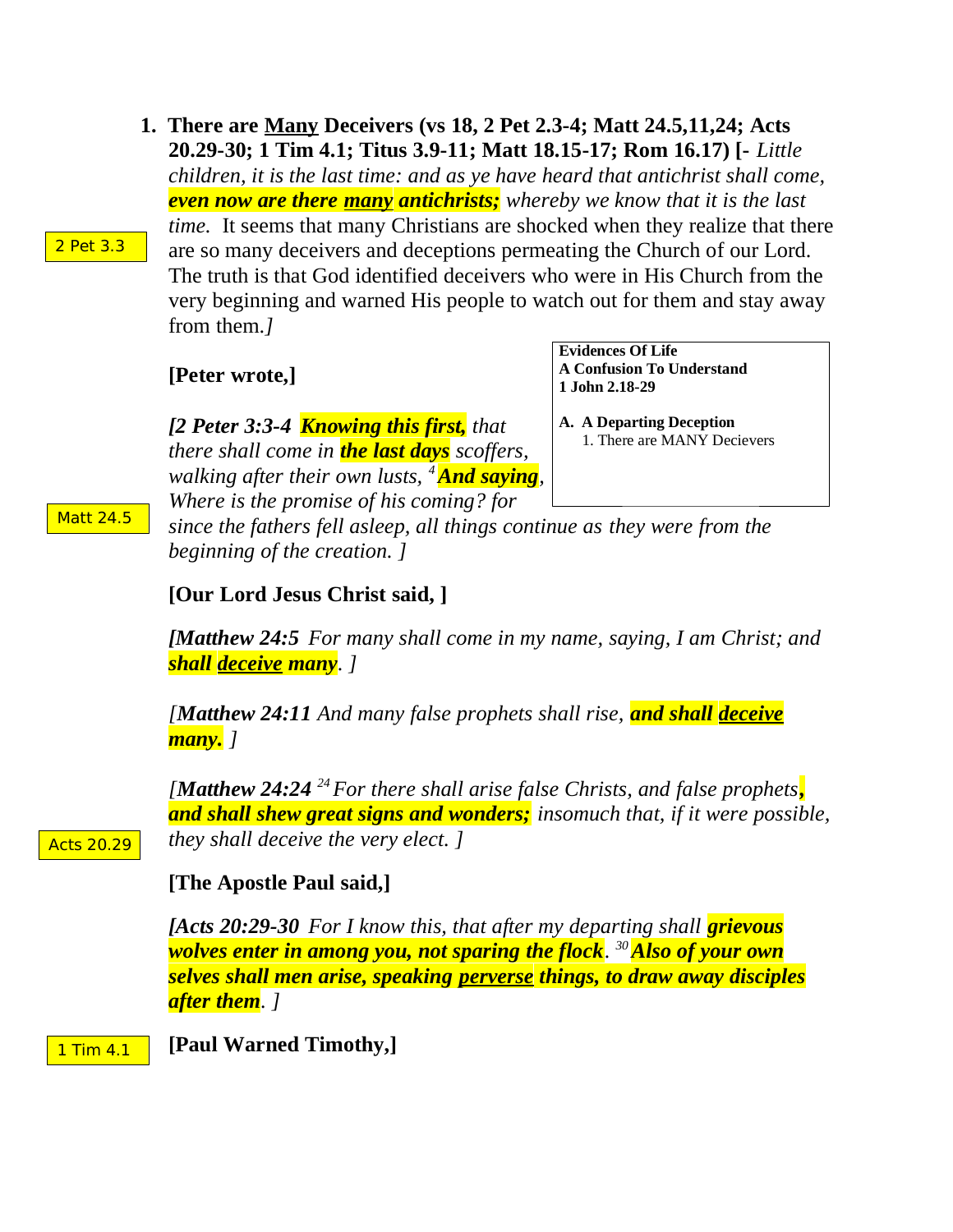*[1 Timothy 4:1 Now the Spirit speaketh expressly, that in the latter times some shall depart from the faith, giving heed to seducing spirits, and doctrines of devils; ]*

**[Many of those who call themselves Christians seem to have bought into the idea that there are many roads that led to heaven and God, and seem content to attend reprobate churches led by false teachers and anti-christs. To such as these I call your attention to verse 19]**

**Evidences Of Life A Confusion To Understand 1 John 2.18-29**

**A. A Departing Deception** 1. There are MANY Decievers

*[1 John 2:19 They went out from us, but they were not of us; for if they had been of us, they would no doubt have continued with us: but they went out, that they might be made manifest that they were not all of us.]* 

**[The New Testament clearly warns Christians about these false teachers, but what are God's people to do when they discover these antichrist's in their midst? Are we to love them, tolerate them, and listen to them? God says,]**

**[***Titus 3:9-11 But avoid foolish questions, and genealogies, and contentions, and strivings about the law; for they are unprofitable and vain. <sup>10</sup>A man that is an heretick after the first and second admonition reject; 11 Knowing that he that is such is subverted, and sinneth, being condemned of himself.* ]

Matt 18.15

*[Matthew 18:15-17 Moreover if thy brother shall trespass against thee, go and tell him his fault between thee and him alone: if he shall hear thee, thou hast gained thy brother. <sup>16</sup>But if he will not hear thee, then take with thee one or two more, that in the mouth of two or three witnesses every word may be established. <sup>17</sup>And if he shall neglect to hear them, tell it unto the church: but if he neglect to hear the church, let him be unto thee as an heathen man and a publican.]* 

Rom 16.17

*[Romans 16:17 Now I beseech you, brethren, mark them which cause divisions and offences contrary to the doctrine which ye have learned; and avoid them.]* 

[Christians who continue to fellowship and serve among false-teachers and anti-christ's cause other, perhaps not so spiritually matured, Christians to sit

Titus 3.9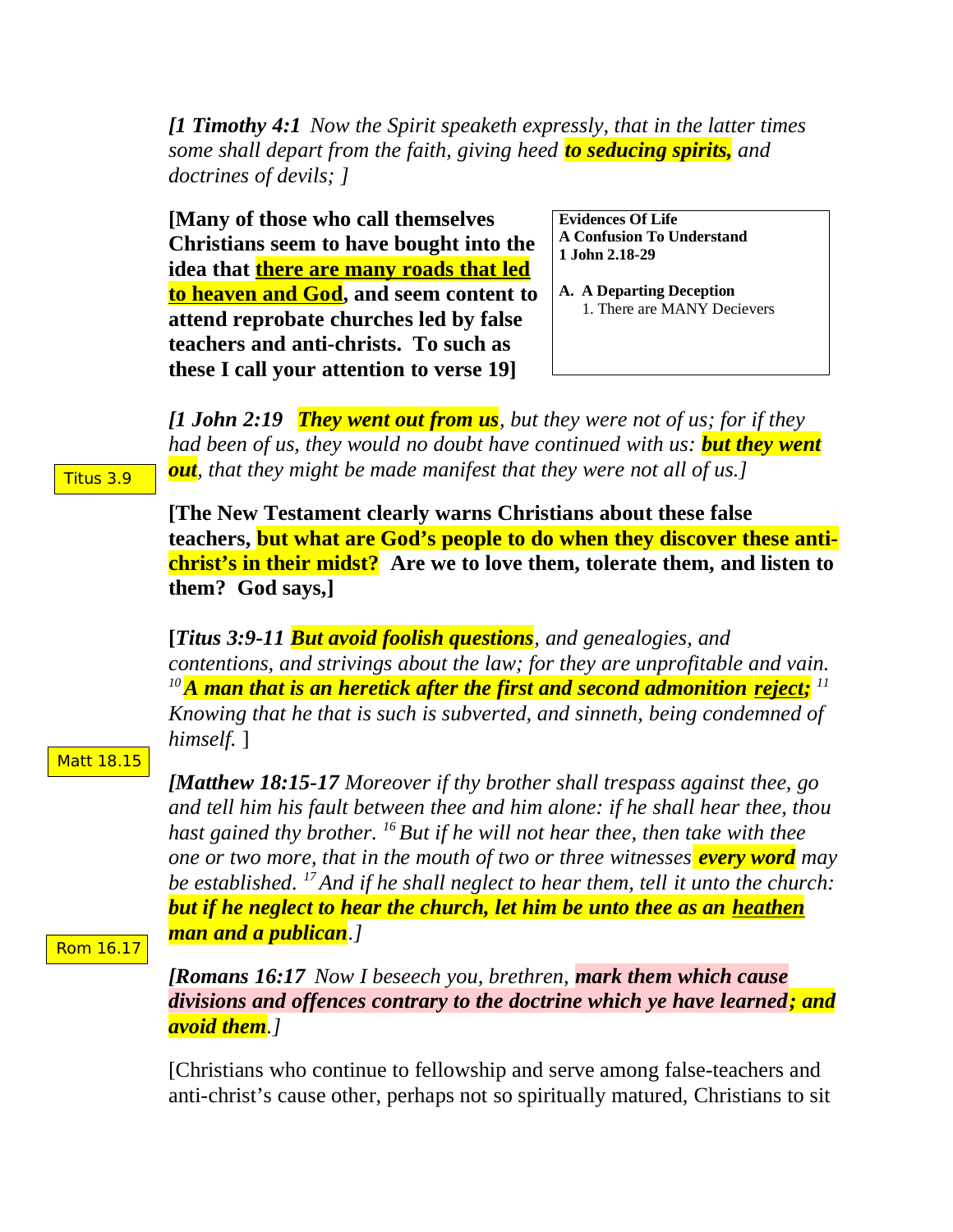and submit to the false teachings of these apostate church leaders and cause others to stumble and the lost not to hear the gospel. God's children need to attend and **support rock solid Bible churches that teach and preach the Word of God** and that are doing God's kingdom work.]

**2. The Marks of Deceivers (Col 2.8; 1 Tim 6.20-21; 2 Tim 4.2-4; 1 Tim 4.1-12) [–**  Discovering who these deceivers are seems like an insurmountable task in our day. It is obvious that there are no perfect Churches, because Churches are composed of imperfect people. **Someone has suggested**

**Evidences Of Life A Confusion To Understand 1 John 2.18-29**

**A. A Departing Deception** 1. There are MANY Decievers

**that if you find a perfect Church then don't join it, because then it won't be perfect anymore.]** 

[While all of this is true it is still every born again Christian's responsibility to join and serve in a local body of believers, and not just any Church will do. Seek a kingdom Church led by Bible believing God called people. The question is how are Godly Christians supposed to identify these false teachers?]

# **[Deceivers will be marked by,]**

1 Tim 6.20

a. **[Their Departure from the Word of God** – Don't mistake this identifying mark with the fact of one carrying a Bible. Deceivers carry Bibles and quote Scripture. The Devil quoted Scripture when he tempted Christ in the wilderness. The fact that someone carries a Bible does not mean they believe the Bible. **These deceivers depart from the Word of God by Departing from the Authority of God's Word**. They will rationalize the Bible and philosophize about the Bible until the Bible actually means nothing to them or those they teach.]

*[Colossians 2:8 Beware lest any man spoil you through philosophy and vain deceit, after the tradition of men, after the rudiments of the world, and not after Christ. ]*

*[1 Timothy 6:20-21 O Timothy, keep that which is committed to thy trust, avoiding profane and vain babblings, and oppositions of science falsely so called: <sup>21</sup>Which some professing have erred concerning the faith. Grace be with thee. Amen. ]*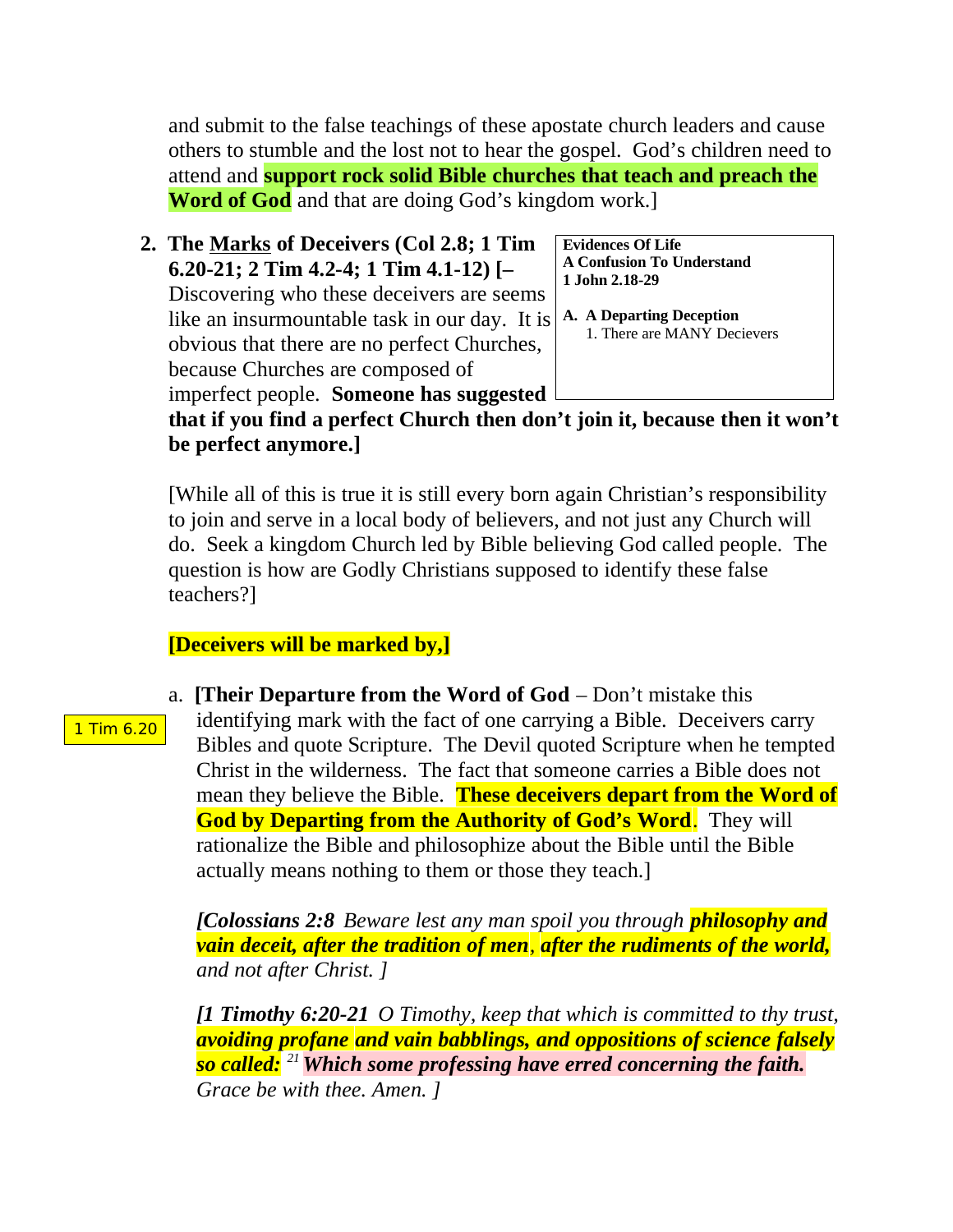[Deceivers will rationalize away the authority of the Word of God so that the Word of God really means nothing for their lives. They will say the standard things that many expect them to say. They will say the Bible is the Word of God, they will say the Bible is meant to be our guide in life, but when it comes to the point of conviction and conversion they will philosophize the Word of God into oblivion.]

b. [**Their Departure from the Doctrine of God** – **The word doctrine means teaching or truth.** The Word of God is good for truth or doctrine. If the Word of God is the truth then we ought to believe and live by its truths. But these false teachers will turn away from the truths presented by God's Word. Paul warned Timothy,]

**Evidences Of Life A Confusion To Understand 1 John 2.18-29**

- **A. A Departing Deception** 1. There are MANY Decievers
	- 2. The Marks of Decievers
	- a. Departure from the Word of God

*[2 Timothy 4:2-4 <sup>2</sup>Preach the word; be instant in season, out of season; reprove, rebuke, exhort with all longsuffering and doctrine. <sup>3</sup>For the time will come when they will not endure sound doctrine; but after their own lusts shall they heap to themselves teachers, having itching ears; <sup>4</sup> And they shall turn away their ears from the truth, and shall be turned unto fables.]*

[False teachers will preach away the truth's of God's Word or better yet preach around the truth's of God's Word. They will preach a culturally acceptable message that will strive to make the Church more like our sinful world than preaching to transform Christians and our culture so that we and our nation will be more like our Savior.]

[Under this kind of leadership and teaching the Church and its people will begin to call **wrong-right and right-wrong**. Things like sexual impurity, sexual promiscuity, homosexuality, adultery, and divorce will all become acceptable and welcome in the Church.]

c. [**Their Departure from the Direction of God** – People under the leadership of such deception will no longer obey those things directed by God's Word. The Word of God states,]

*[1 Timothy 4:1-2 Now the Spirit speaketh expressly, that in the latter times some shall depart from the faith, giving heed to seducing spirits,* 

2 Tim 4.2

1 Tim 4.1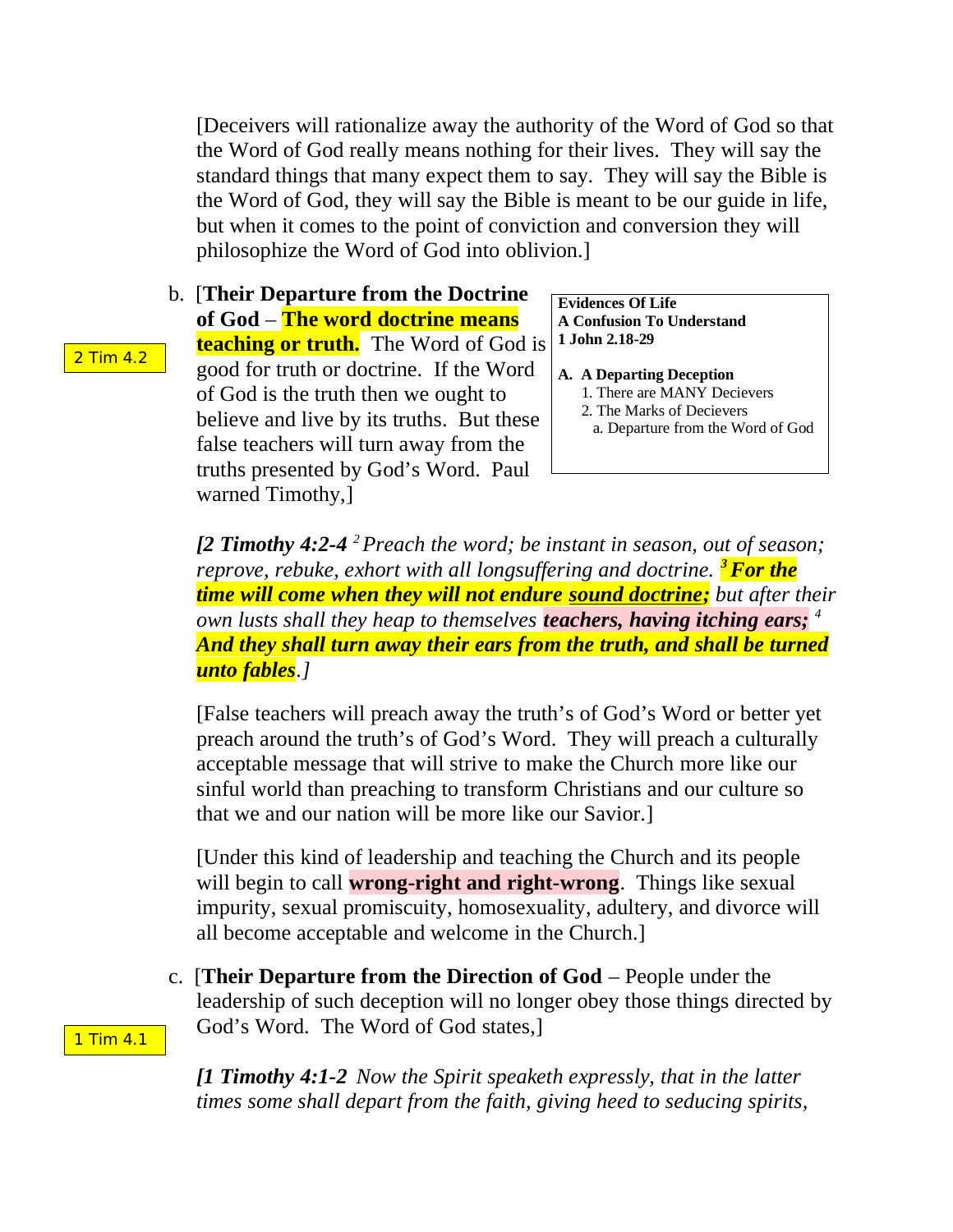*and doctrines of devils; <sup>2</sup>Speaking lies in hypocrisy; having their conscience seared with a hot iron; ]*

[These people will fail to obey God's Word because:

▪ [**They do not know God's Word.** While their preachers carry a Bible they rarely teach and preach the Bible. ]

**Evidences Of Life A Confusion To Understand 1 John 2.18-29**

### **A. A Departing Deception**

- 1. There are MANY Decievers
- 2. The Marks of Decievers
- a. Departure from the Word of God
- b. Departure from the Doctrine of God c. Departure from the Direction of God
- [**They have not heard God's Word**. They have not heard God's Word because the Word of God is not rightly divided for them.]
- **·** [They cannot obey God's Word. One cannot obey what one has never heard.]

[The result will be sin in the midst of the Church. Their denomination will endorse and exalt homosexuality. Their Church leaders will endorse clear immorality among their Church leaders, after all we are all sinners and need to love and forgive. Their Church folks will talk more of tolerance and forgiveness than they do of righteousness and purity. There will be a general departure from the direction of God.]

**3. The Manifestation of Deceivers (vs 19; Matt 7.21-23; 2 Cor 6.17) [–** *<sup>19</sup> They went out from us, but they were not of us; for if they had been of us, they would no doubt have continued with us: but they went out, that they might be made manifest that they were not all of us. –* What is the manifestation of a deceiver that departs from the authority, truth, and purity of the Word of God? The manifestation is that these were not and are not born again believers. Make no mistake about it my friends, not everyone that calls themselves a child of God is a child of God. Jesus himself said,*]*

*[Matthew 7:21-23 Not every one that saith unto me, Lord, Lord, shall enter into the kingdom of heaven; but he that doeth the will of my Father which is in heaven. <sup>22</sup>Many will say to me in that day, Lord, Lord, have we not prophesied in thy name? and in thy name have cast out devils? and in thy name done many wonderful works? <sup>23</sup>And then will I profess unto them, I never knew you: depart from me, ye that work iniquity. ]*

2 Cor 6.17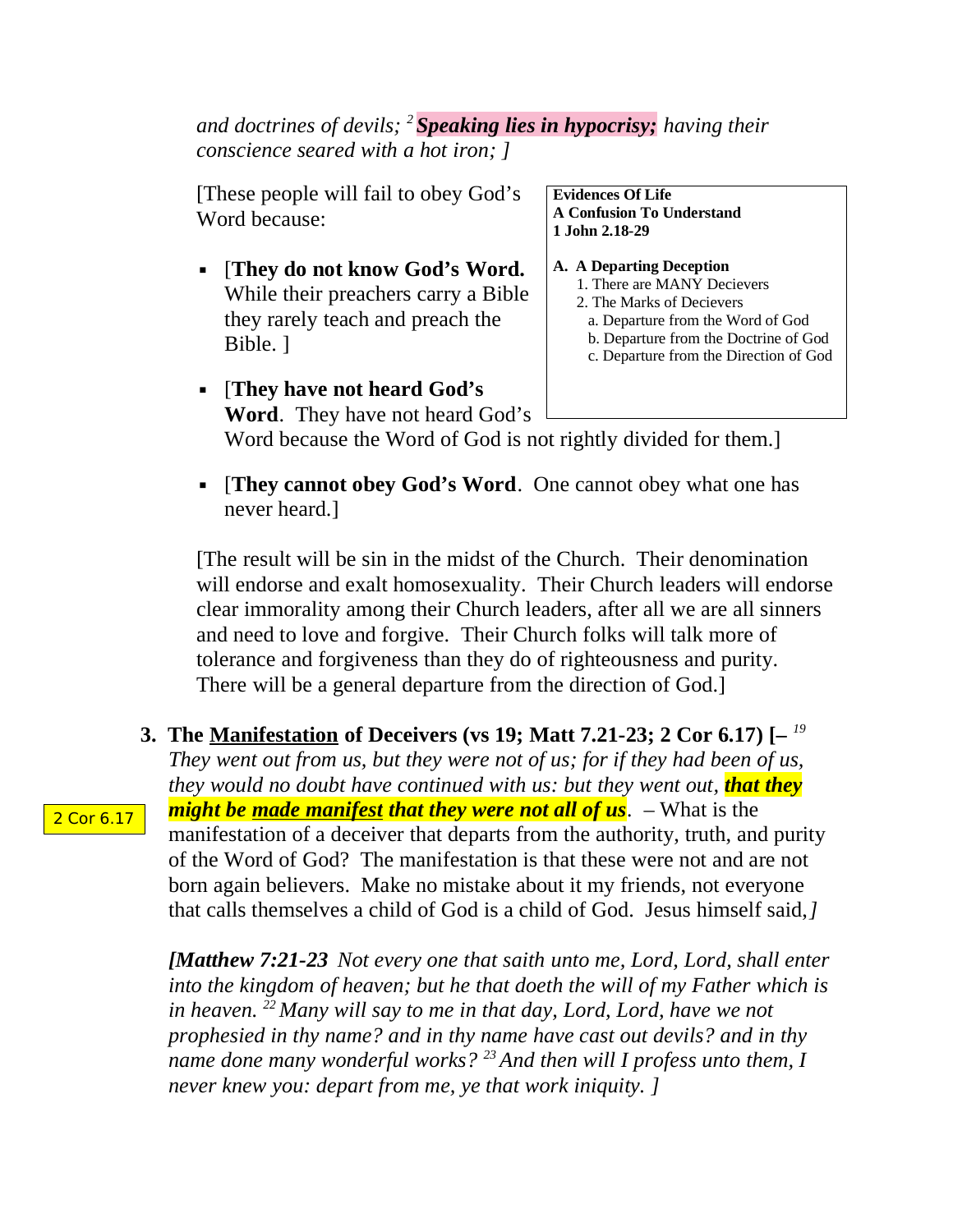**[Born again Christians need to stop following false-teachers and antichrsit's. Born again Christians need to stop supporting apostate Churches that do not honor, herald, and heed the Word of God. Let them depart, and let us hear God's Word!]**

*[2 Corinthians 6:17 Wherefore come out from among them, and be ye separate, saith the Lord, and touch not the unclean thing; and I will receive you,]* 

## **B. A Diligent Declaration (vs 20-27)** [– There is a confession that every born again Christian must make and believe. This confession is not a series of mere words, not an intellectual acknowledgment of family or

#### **Evidences Of Life A Confusion To Understand 1 John 2.18-29**

- **A. A Departing Deception**
	- 1. There are MANY Deceivers
	- 2. The Marks of Deceivers
	- a. Departure from the Word of God
	- b. Departure from the Doctrine of God
	- c. Departure from the Direction of God
	- 3. The Manifestation of Deceivers

religious instruction. This confession must be the express declaration of one's heart and being. It must be one's confession and not merely a profession of one's understanding. In this declaration one realizes,]

**1. The Reality of Christ (vs 21-23)** [- *I have not written unto you because ye know not the truth, but because ye know it, and that no lie is of the truth. <sup>22</sup> Who is a liar but he that denieth that Jesus is the Christ? He is antichrist, that denieth the Father and the Son. <sup>23</sup>Whosoever denieth the Son, the same hath not the Father: (but) he that acknowledgeth the Son hath the Father also.* – This speaks of ones reckoning with the truth of the Gospel as presented in the written Word of God and is indicative of the event referred to as the new birth.]

[This is far more than a mere intellectual assent concerning Christ. Through intellectual assent one might say, "Yes, I believe that Jesus was, and that my grandma said that Jesus died on a Cross, was dead and buried, and then rose from the grave." One can know that the Church teaches all of these things and still be void of the salvation offered by Christ. Instead, the apostle John is pointing to the heartfelt belief that what God has said in the Bible concerning Christ is really true.]

[It is a denial of the Word of God and of God himself whenever someone says, I know what the Bible says, but I'm not sure that the Bible is true.]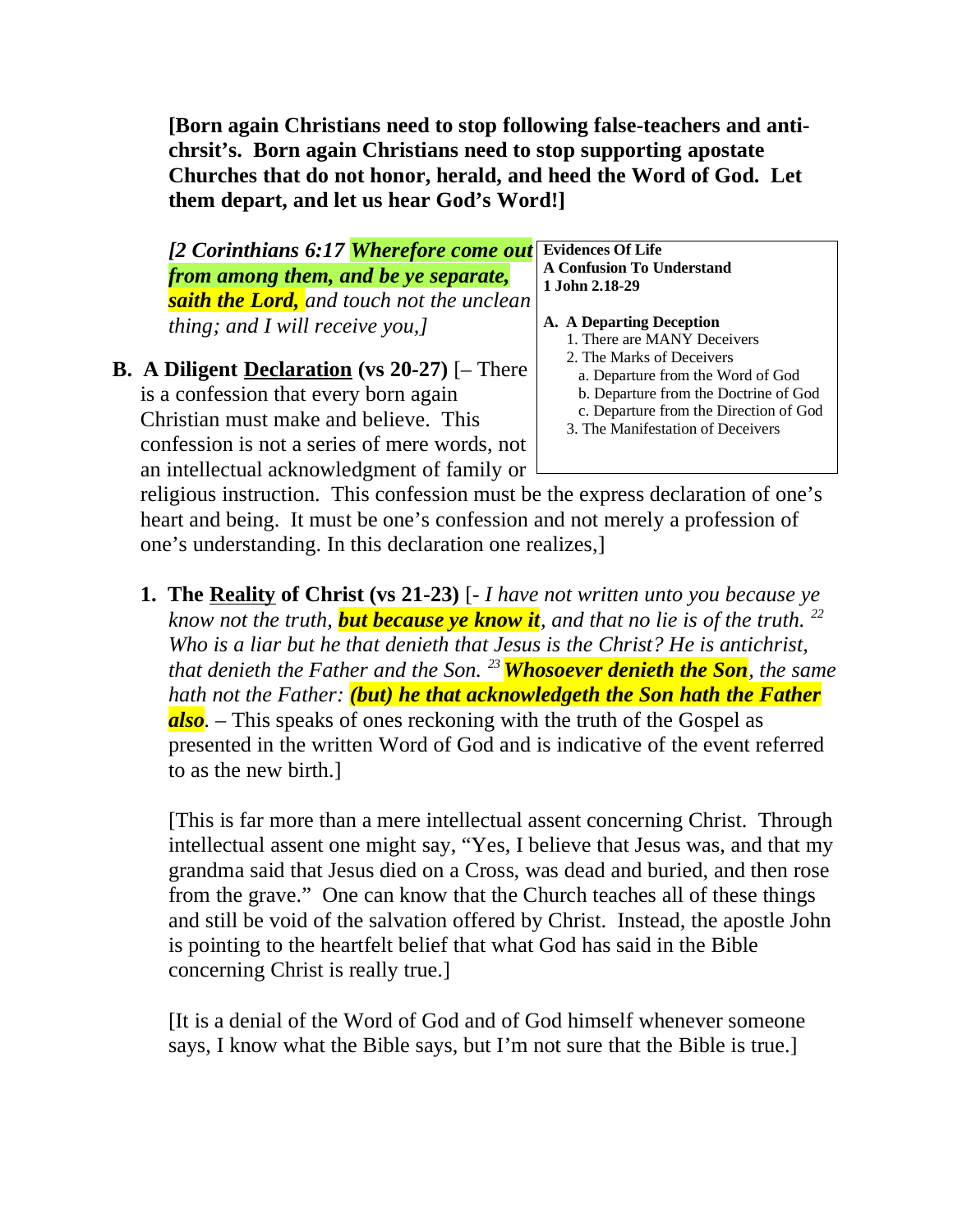[**Illustration:** A Preacher friend of mine was sitting on a park bench with one of his Church men, who happened to be his Adult Sunday School Teacher. The Teacher looked at my preacher friend and said, "So, you don't really believe that this virgin birth stuff is really true, do ya?"

[You cannot deny the things of God written in the Word of God and say that you are agreeing with God. In order to be saved one must confess with God about Jesus. To confess means "to agree with." If you do not know that God is true and His Word is true then you are not one of God's children.]

[Is the reality of Christ in you? Do you know that you know that what God has said is absolutely true in every regard.]

#### **Evidences Of Life A Confusion To Understand 1 John 2.18-29**

- **A. A Departing Deception**
	- 1. There are MANY Deceivers
	- 2. The Marks of Deceivers
	- a. Departure from the Word of God
	- b. Departure from the Doctrine of God
	- c. Departure from the Direction of God
	- 3. The Manifestation of Deceivers
- **B. A Diligent Declaration** 1. The Reality of Christ
- **2. The Rationalization of Christ (vs 26; Matt 7.15)** [ *These things have I written unto you concerning them that seduce you.* – Yet there are these deceivers among us. They strive to lead us away from the truth (seduce) by questioning our resolve in the truth. They strike at us with every subtle device they can muter. They will often find their way into our confidence through association until they are referred to as our friends and then they begin to violate our trust by tenderly and subtly seducing our beliefs. They are wolves in sheep's clothing, as we have been warned,]

*[Matthew 7:15 Beware of false prophets, which come to you in sheep's clothing, but inwardly they are ravening wolves.]*

[These will either tear you down or temper your mortar. You may not recognize who or what they are until after they have challenged your understanding in and belief of the Word of God. Some of these deceivers you may never discern. Yet, their attack will always be to rationalize away the truths presented in the Word of God.]

**3. The Realization of Christ (vs 27, 20, 24)** [- *But the anointing which ye have received of him abideth in you, and ye need not that any man teach you: but as the same anointing teacheth you of all things, and is truth, and is no lie, and even as it hath taught you, ye shall abide in him*. – Once the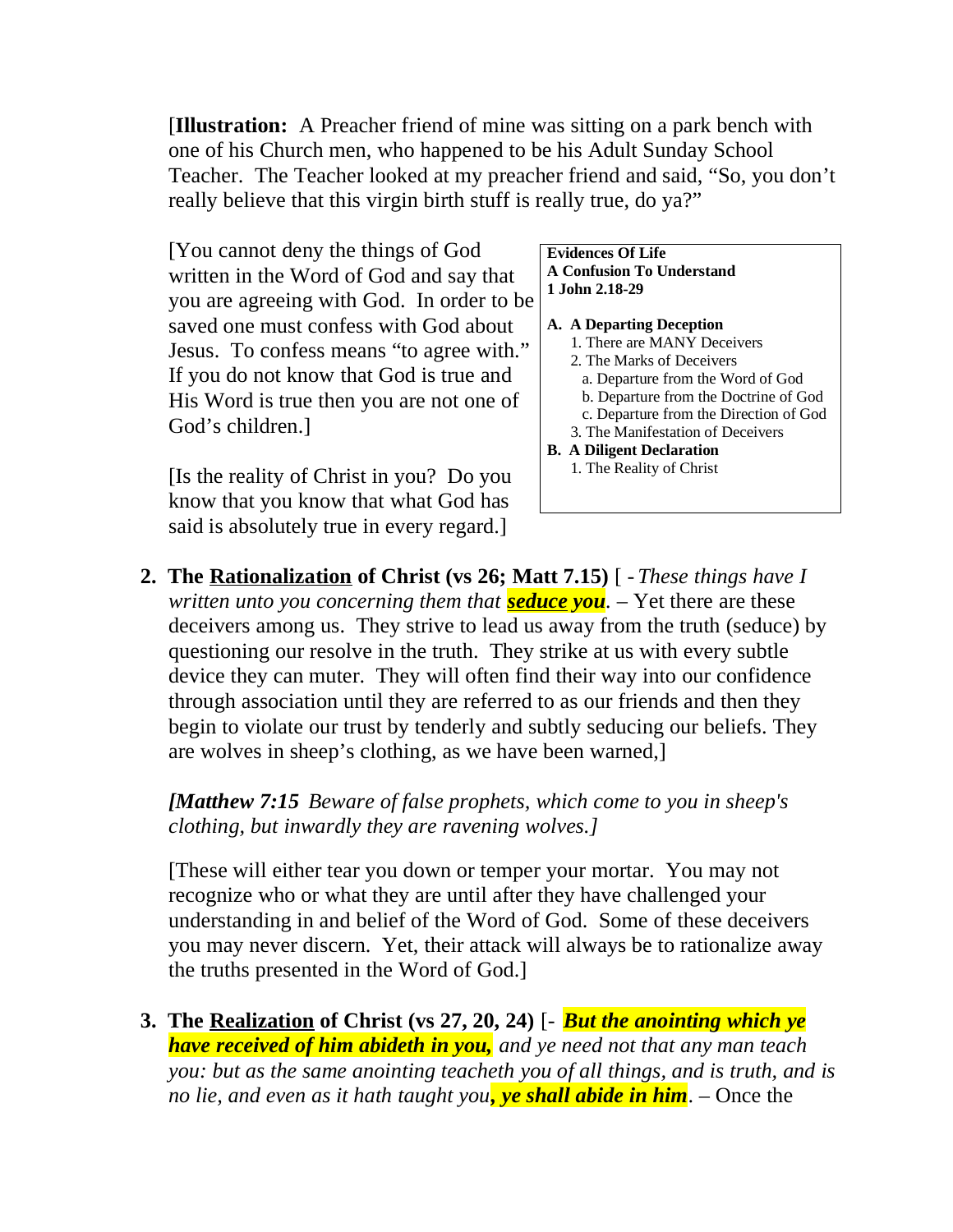reality of Christ has come upon you then the realization of Christ within you will protect from the rationalization of Christ about you. John notes this realization in vs 27 as an anointing and an abiding. John notes it in,

*[1 John 2:20 But ye have an unction from the Holy One, and ye know all things.]*

*[1 John 2:24 Let that therefore abide in you, which ye have heard from the beginning. If that which ye have heard from the beginning shall remain in you, ye also shall continue in the Son, and in the Father.]* 

John is clearly talking about the indwelling presence of God within you

#### **Evidences Of Life A Confusion To Understand 1 John 2.18-29**

- **A. A Departing Deception**
	- 1. There are MANY Deceivers
	- 2. The Marks of Deceivers
	- a. Departure from the Word of God
	- b. Departure from the Doctrine of God
	- c. Departure from the Direction of God
	- 3. The Manifestation of Deceivers

### **B. A Diligent Declaration**

- 1. The Reality of Christ
- 2. The Rationalization of Christ
- 3. The Realization of Christ

and the illumination of the Holy Spirit that will accompany the presence of God. The truth is there are times when a deceiver will look so much like a spiritual Christians that you will have trouble discerning who he is. But make no mistake about it, for you, as a born again Christian, your assurance will rest wholly upon the reality of the presence of God within you. You know you are a child of God not only because of the Word of God but also because of the living presence of God within you.

- **C. A Dignified Debut (vs 28) [** Make your stand with the Lord Jesus Christ in your mortal life and you will have a debut, and entrance in unto Him one day in your immortal life.]
	- **1. The Assurance of His Appearing** [- *And now, little children, abide in him; that, when he shall appear***,** . . . *–* There is a confidence that will accompany those who are certain about our Lord and those things revealed within the Bible about Him. As we watch for the soon coming of our Lord we ought to find great satisfaction in walking with Him in our daily lives. There ought to be a joy that accompanies our conduct throughout our mortal lives. We ought be glad to live with Him and for Him. Life in Christ, if you are confident that Christ is real and your life is really hid in Him ought to be permeated with the marks that will naturally accompany such a confidence.]